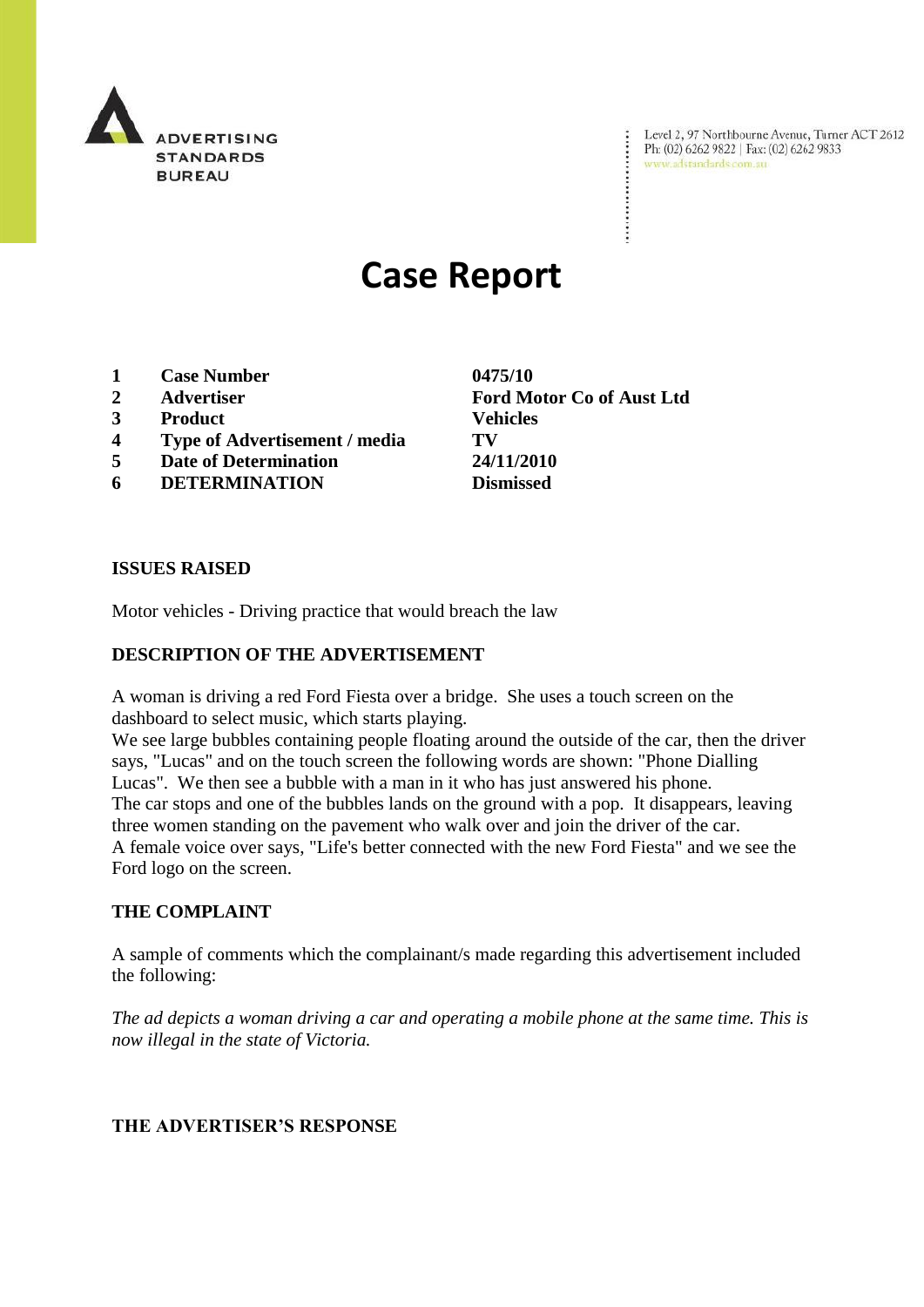Comments which the advertiser made in response to the complainant/s regarding this advertisement include the following:

*At the outset, I would like to emphasise that Ford Australia takes seriously its commitment to the AANA Code of Ethics and the FCAI Voluntary Code of Practice for Motor Vehicle Advertising (FCAI Code) and we are very aware of the potential impact that our advertising may have on members of the public.*

*All of our advertising, including the Fiesta TVC, is carefully reviewed in that context. In this case, we do not believe that the scenario depicted in the Fiesta TVC is in breach of the AANA Code of Ethics or the FCAI Code.*

*The complaint referred to in your letter dated 5 November 2010 raises an issue under section 2 of the AANA Code of Ethics. Given that the Fiesta TVC is an advertisement for a motor vehicle, the FCAI Code applies. We note that the complaint alleges that the Fiesta TVC depicts a driving practice which would breach the law and although not stated in such terms, the complaint infers that the Fiesta TVC depicts a driving practice which would be in breach of provision 2(c) of the FCAI Code. A breach of provision 2(c) will occur if the advertisement in question portrays "Driving practices or other action which would, if they were to take place on a road or road - related area, breach any Commonwealth law or the law of any State or territory in the relevant jurisdiction in which the advertisement is published or broadcast directly dealing with road safety or traffic regulation". Specifically, the complaint relates to the use of a mobile phone whilst driving.*

*We strongly disagree with the allegation that the Fiesta TVC depicts a driving practice which would breach the law and therefore breaches provision 2(c) of the FCAI Code. The Fiesta TVC does not portray a vehicle engaging in any driving practices or other actions which would breach a law relating to road safety or traffic regulation and we therefore contend that the Fiesta TVC complies with all relevant provisions of the FCAI Code and is consistent with the objectives and guidelines of the FCAI Code as expressed in the Explanatory Notes. We consider that it is important to highlight the following points:*

*• The complaint states that the Fiesta TVC depicts a "woman driving a car and operating a mobile phone at the same time" and further states that ''This is now illegal in the state of Victoria." The Fiesta TVC shows an abbreviated portrayal of the Voice Control and Bluetooth® features that new Fiesta contains. These features enable drivers to dial another individual through the use of Voice Control and Bluetooth® technology without having to physically touch or handle their phone handset. At no point does the driver in the Fiesta TVC handle a mobile phone. The relevant Victorian road rule is Rule 300 of the Road Safety Rules 2009. Rule 300 governs the use of mobile phones and provides (in part) that a driver of a vehicle (who is not a learner driver or the holder of a P1 probationary licence) must not use a mobile phone while the vehicle is moving unless the phone is being used to make or receive a phone call and the body of the phone is not being held by the driver and the use of the phone does not require the driver, at any stage while using it, to press anything on the body of the phone or to otherwise manipulate any part of the body of the phone.*

*• The use of the Voice Control and Bluetooth® technology promoted in the Fiesta TVC removes the need for the driver to handle or touch their phone handset in order to place or receive a phone call. As depicted in the Fiesta TVC, the young woman is able to make a call to her friend "Lucas" without having to handle or touch her mobile phone. This technology allows a driver to use their mobile phone without breaching the Australian road rules, including Rule 300 of the Victorian Road Safety Road Rules. In our view, this technology*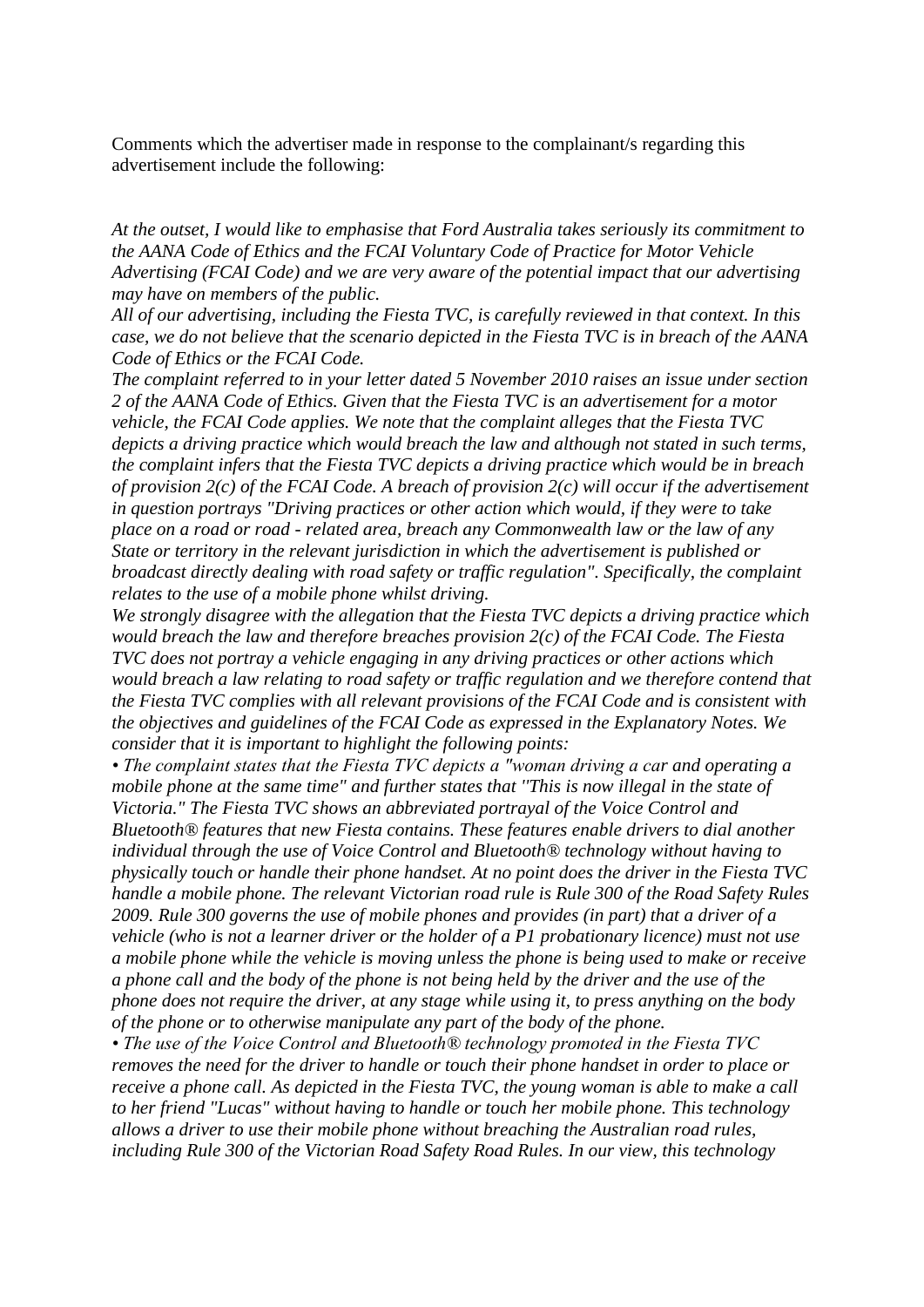*promotes safer driving practices and as portrayed in the Fiesta TVC, assists the driver to maintain her focus on the road ahead.*

*• We have attached correspondence between our advertising agency and Commercials Advice Pty Ltd (CAD), including the CAD reference numbers. At no point did CAD advise of any concerns regarding the depiction of the woman using the Voice Control and Bluetooth® technology to call her friend.*

*• The TV script, pre-production storyboard and final edit were also approved by legal counsel.*

*We strongly believe that the Fiesta TVC does not breach the FCAI Code or the AANA Code of Ethics.*

*I trust that this correspondence adequately addresses the concerns raised in the complaint referenced.*

### **THE DETERMINATION**

The Advertising Standards Board (Board) was required to determine whether the material before it was in breach of the Federal Chamber of Automotive Industries Advertising for Motor Vehicles Voluntary Code of Practice (the FCAI Code).

To come within the FCAI Code, the material being considered must be an advertisement. The FCAI Code defines an advertisement as follows: "matter which is published or broadcast in all of Australia, or in a substantial section of Australia, for payment or other valuable consideration and which draws the attention of the public, or a segment of it, to a product, service, person, organisation or line of conduct in a manner calculated to promote or oppose directly or indirectly that product, service, person, organisation or line of conduct".

The Board decided that the material in question was published or broadcast in all of Australia or in a substantial section of Australia for payment or valuable consideration given that it was being broadcast on television in Australia.

The Board determined that the material draws the attention of the public or a segment of it to a product being a Ford Fiesta in a manner calculated to promote that product. Having concluded that the material was an advertisement as defined by the FCAI Code, the Board then needed to determine whether that advertisement was for a motor vehicle. Motor vehicle is defined in the FCAI Code as meaning: "passenger vehicle; motorcycle; light commercial vehicle and off-road vehicle".

The Board determined that the Ford Fiesta was a Motor vehicle as defined in the FCAI Code.

The Board determined that the material before it was an advertisement for a motor vehicle and therefore that the FCAI Code applied.

The Board noted the complainant's concern that the ad depicts a woman driving a car and operating a motor vehicle at the same time which is illegal in Victoria.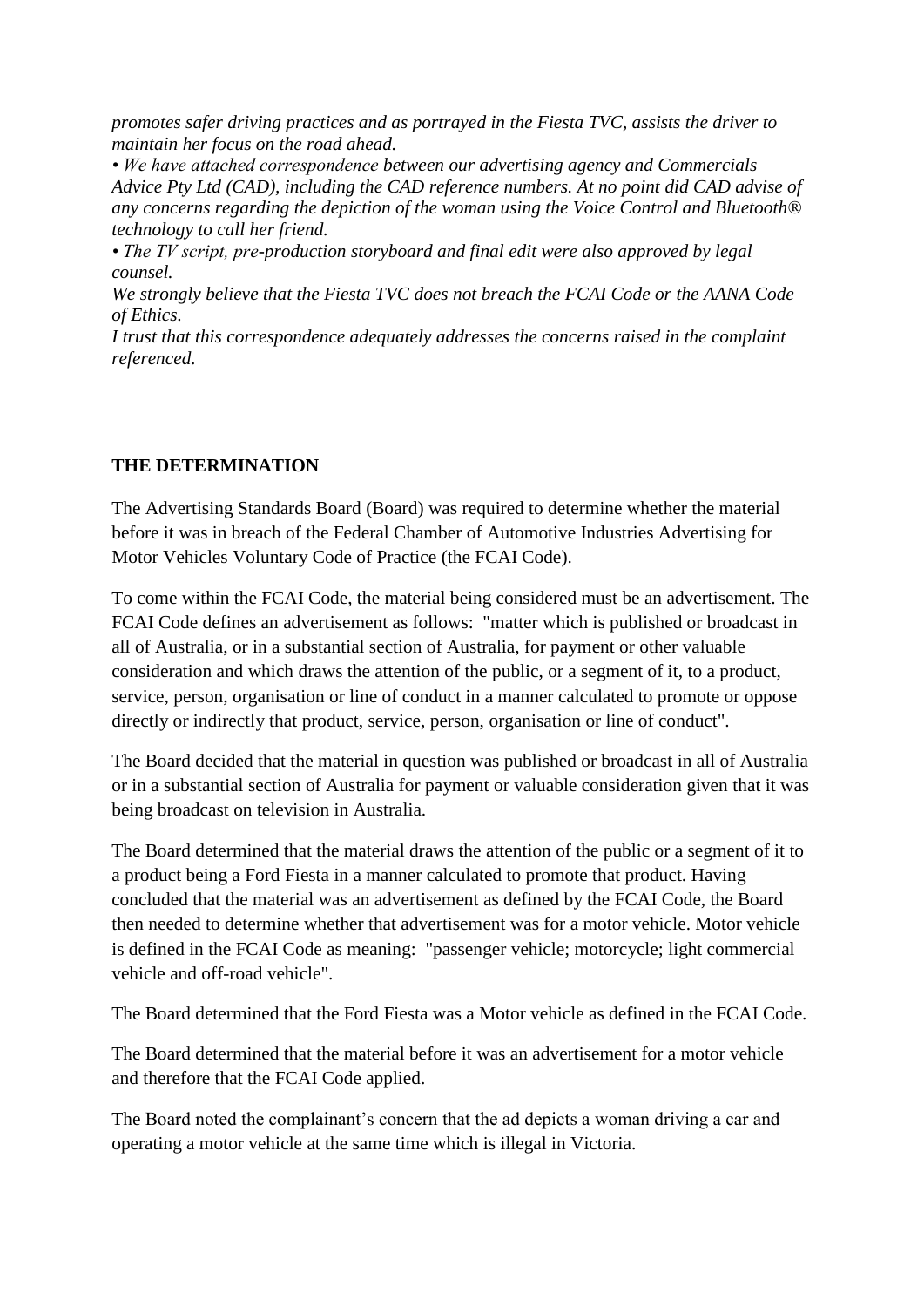The Board then analysed specific sections of the FCAI Code and their application to the advertisement.

The Board identified that clause 2(a) was relevant in the circumstances. The Board had to consider whether this clause of the Code had been breached.

The Board considered clause  $2(a)$  of the FCAI Code. Clause  $2(a)$  requires that: Advertisements for motor vehicles do not portray ...unsafe driving, including reckless or menacing driving that would breach any Commonwealth law or the law of any State or Territory in the relevant jurisdiction in which the advertisement is published or broadcast dealing with road safety or traffic regulation, if such driving were to occur on a road or roadrelated area, regardless of where the driving is depicted in the advertisement.'

The Board noted the depictions of driving in the advertisement and determined that the advertisement does not depict any unsafe driving or any reckless or menacing driving. The Board determined that the advertisement does not depict unsafe driving nor reckless or menacing driving that would breach any law and does not breach clause 2(a) of the FCAI Code.

The Board then considered whether the advertisement breached section 2(c) of the FCAI Code. Section 2(c) of the FCAI Code provides that advertisers should not portray driving practices which clearly take place on a road:

"... and which breach any Commonwealth law or the law of any State or Territory in the relevant Jurisdiction in which the advertisement is published or broadcast dealing directly with road safety or traffic regulation".

Examples are given in the FCAI Code of illegal use of hand-held mobile phones or not wearing seatbelts in moving motor vehicles.

The Board considered that the examples that accompany clause 2(c) give a clear indication of the types of breaches that are considered to be an infringement of clause 2(c). The Board considered the Explanatory Notes to the FCAI Code which state:

"Vehicle occupant protection and road safety are primary concerns for the automotive industry in the design and operation of all motor vehicles supplied to the Australian market. FCAI endorses the National Road Safety Strategy and acknowledges the importance of increased road safety awareness in the Australian community…"

The Board considered that use of a mobile phone while driving is an issue contemplated by clause 2(c).

The Board noted that the advertisement depicts a vehicle being driven by a woman and that when she says the name "Lucas" we can see the same name appear on a screen on the dashboard, along with a picture of a phone, and then we hear a dialing tone.

The Board noted the relevant Australian Road Rule which prohibits use of a mobile phone as follows: 300 Use of mobile phones; (1) The driver of a vehicle must not use a mobile phone